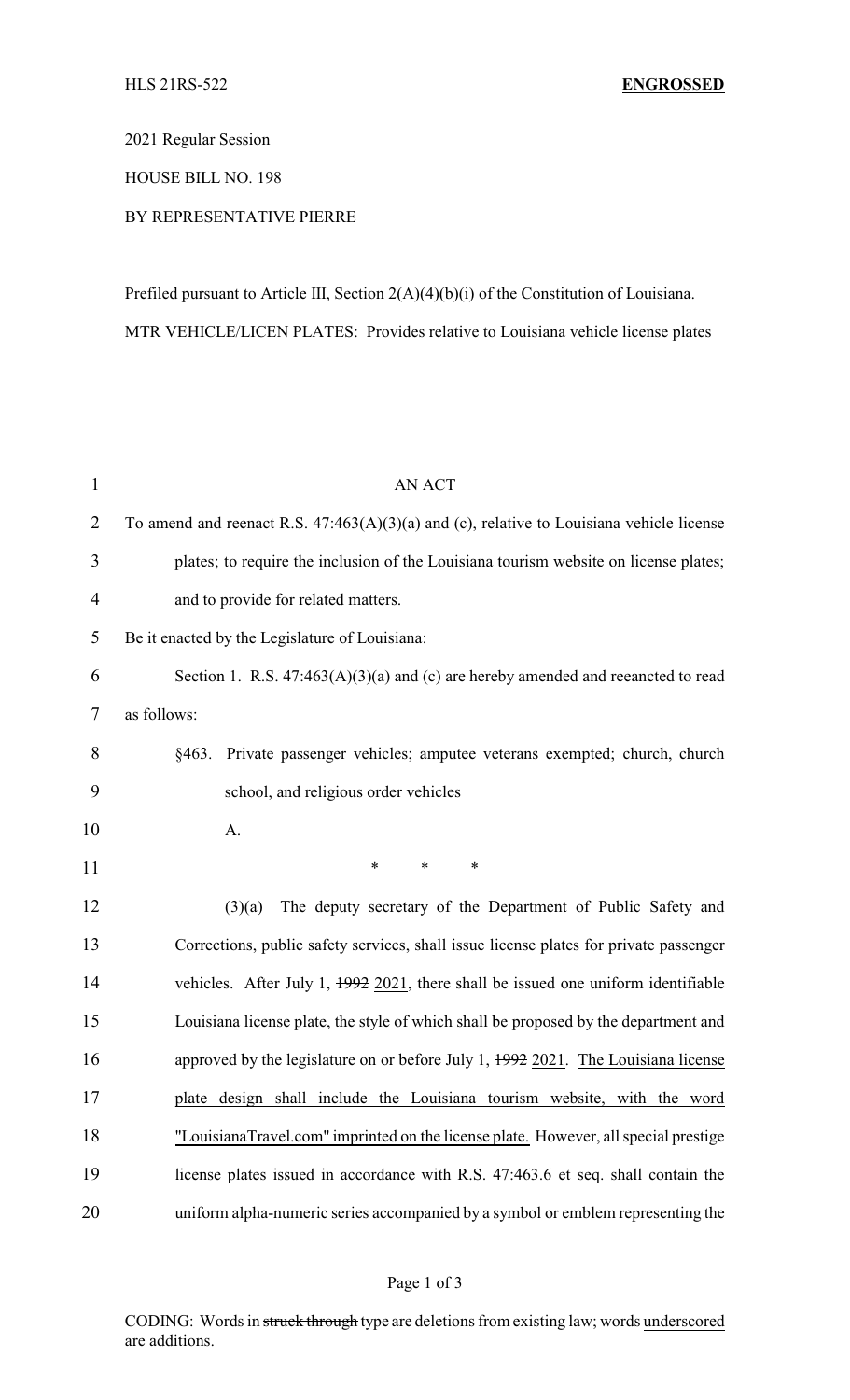organization requesting such plate, and, on and after January 1, 2019, the international symbol of accessibility, upon request, if the applicant is eligible in accordance with the provisions of R.S. 47:463.4. All prestige license plates issued after August 15, 1999, shall include a handling charge of three dollars and fifty cents to offset the administrative costs of the department for the issuance of such plates. 6 \* \* \* (c) The secretary of the Department of Public Safety and Corrections shall issue one uniform identifiable license plate for privately owned personal trucks, commonly referred to as pick-up trucks, which shall contain the phrase "Sportsman's Paradise" imprinted on the bottom and shall contain the Louisiana tourism website, "LouisianaTravel.com". A plate shall be issued in accordance with the provisions 12 of this Subparagraph for all new registrations after January 1, 2004 2022. 13 \* \* \*

## DIGEST

The digest printed below was prepared by House Legislative Services. It constitutes no part of the legislative instrument. The keyword, one-liner, abstract, and digest do not constitute part of the law or proof or indicia of legislative intent. [R.S. 1:13(B) and 24:177(E)]

| HB 198 Engrossed | 2021 Regular Session | Pierre |
|------------------|----------------------|--------|
|                  |                      |        |

**Abstract:** Requires the Louisiana license plate to include the Louisiana tourism website, "LouisianaTravel.com".

Present law requires the deputy secretary of the Dept. of Public Safety and Corrections (DPS&C), public safety services, to issue one uniform identifiable La. license plate for private passenger vehicles. Present law requires the style of the license plate to be proposed by the department and approved by the legislature on or before July 1, 1992.

Proposed law modifies present law by requiring the style to be proposed by the department and approved by the legislature on or before July 1, 2021.

Present law requires all special prestige license plates contain the uniform alpha-numeric series accompanied by a symbol or emblem representing the organization requesting the plate and, if requested and eligible in accordance with present law, requires the international symbol of accessability on or after Jan. 1, 2019. Present law requires all prestige license plates issued after Aug. 15, 1999, include a handling charge of \$3.50 to offset the administrative costs of the DPS&C for the issuance of such plates.

Proposed law retains present law and requires the La. license plate to include the La. tourism website, LouisianaTravel.com.

Present law requires the secretary of the DPS&C to issue one uniform identifiable license plate for privately owned personal trucks to contain the phrase "Sportsman's Paradise"